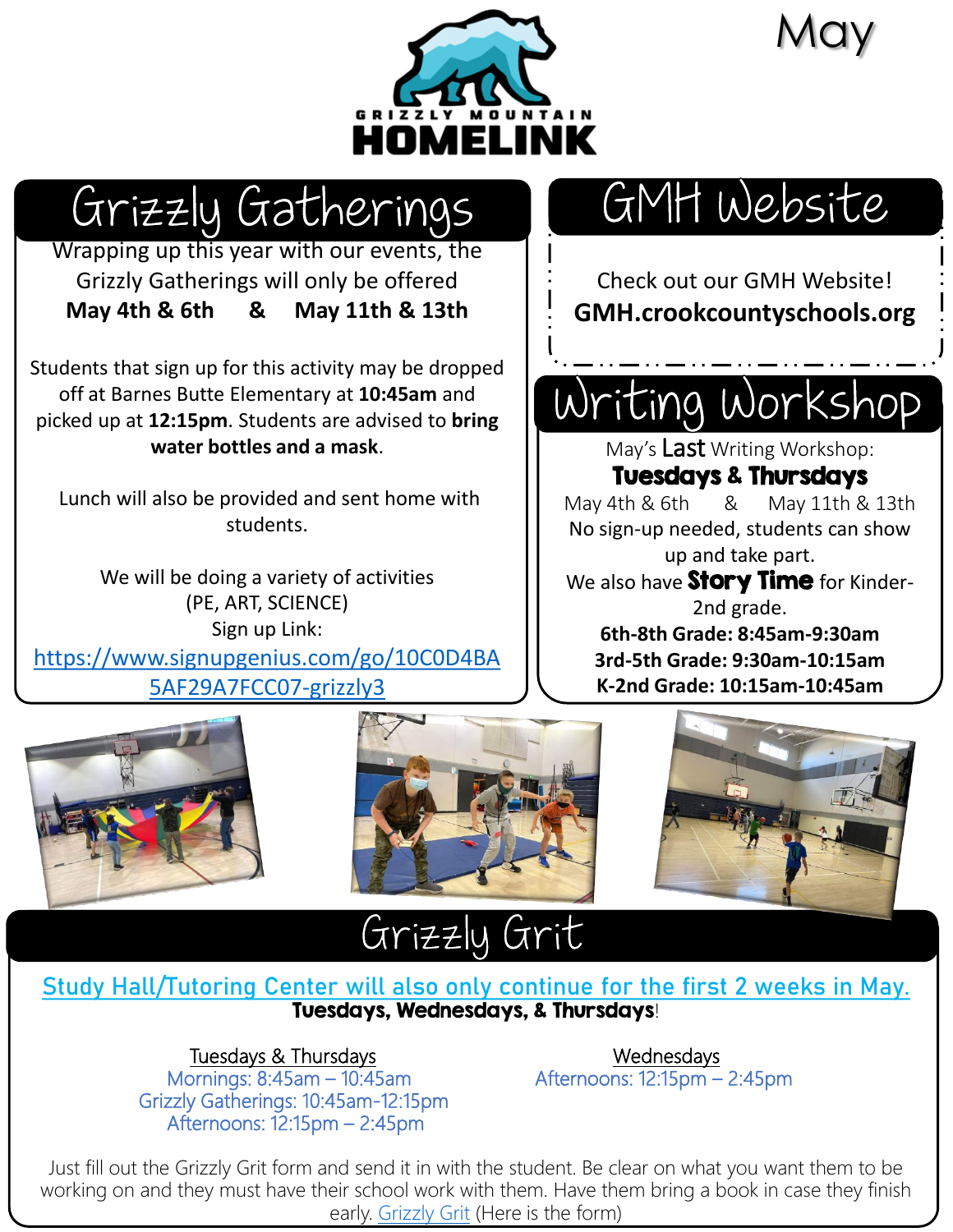## GMH Library

Do you have any gently used books your children are no longer reading? We would LOVE any donations so that we can start our own Grizzly Mountain Library! Just contact your HomLink teacher to set up a time to drop them off! THANK YOU!



# Spring Benchmark Assessments

Grizzly Mountain HomeLink will be doing our last round of Benchmark assessments coming up May 18<sup>th</sup>, 19<sup>th</sup>, and 20th.

Here is the link to sign students up.

### [Spring Benchmark Sign-up](https://www.signupgenius.com/go/10c0d4ba5af29a7fcc07-spring)

It is important for students to be well rested and fed before the assessments. Please let your student know that we **will not** be doing regular Grizzly Gathering activities (PE, ART, SCIENCE) **ONLY THE ASSESSMENT**.

## State Testing

**Standardized Testing Opt Out (***this is not Benchmark Assessments)*

We are required by the state to offer in person state testing in May. We support your choice regarding whether or not to participate in state testing. There are no accountability requirements or penalties for not participating in state testing. If you prefer that your student not take part in this year's state summative testing opportunity, there are multiple ways to opt your child out. We will call families who have not opted out, to schedule testing, starting on Monday, May 3rd.

### **Opt Out Options**

1. Submit a CCSD [Electronic](https://docs.google.com/forms/d/e/1FAIpQLSfNubu3PyQURxxOtqkUsUhC4frtD2KUGrRkKgU-Arq3F7ehuw/viewform?usp=sf_link) Opt Out form online

2. Turn in the hard copy *Opt-Out Form* to your child's school that was sent home 3/12

3. Fill out a digital *[Opt-Out](https://www.crookcountyschools.org/wp-content/uploads/sites/66/2021/03/Opt-Out_Form_Revised03_10_21_fillable-English.pdf) Form,* print*,* and turn in to your child's school If you have already turned in an opt-out form to your child's school, there is no further action needed.